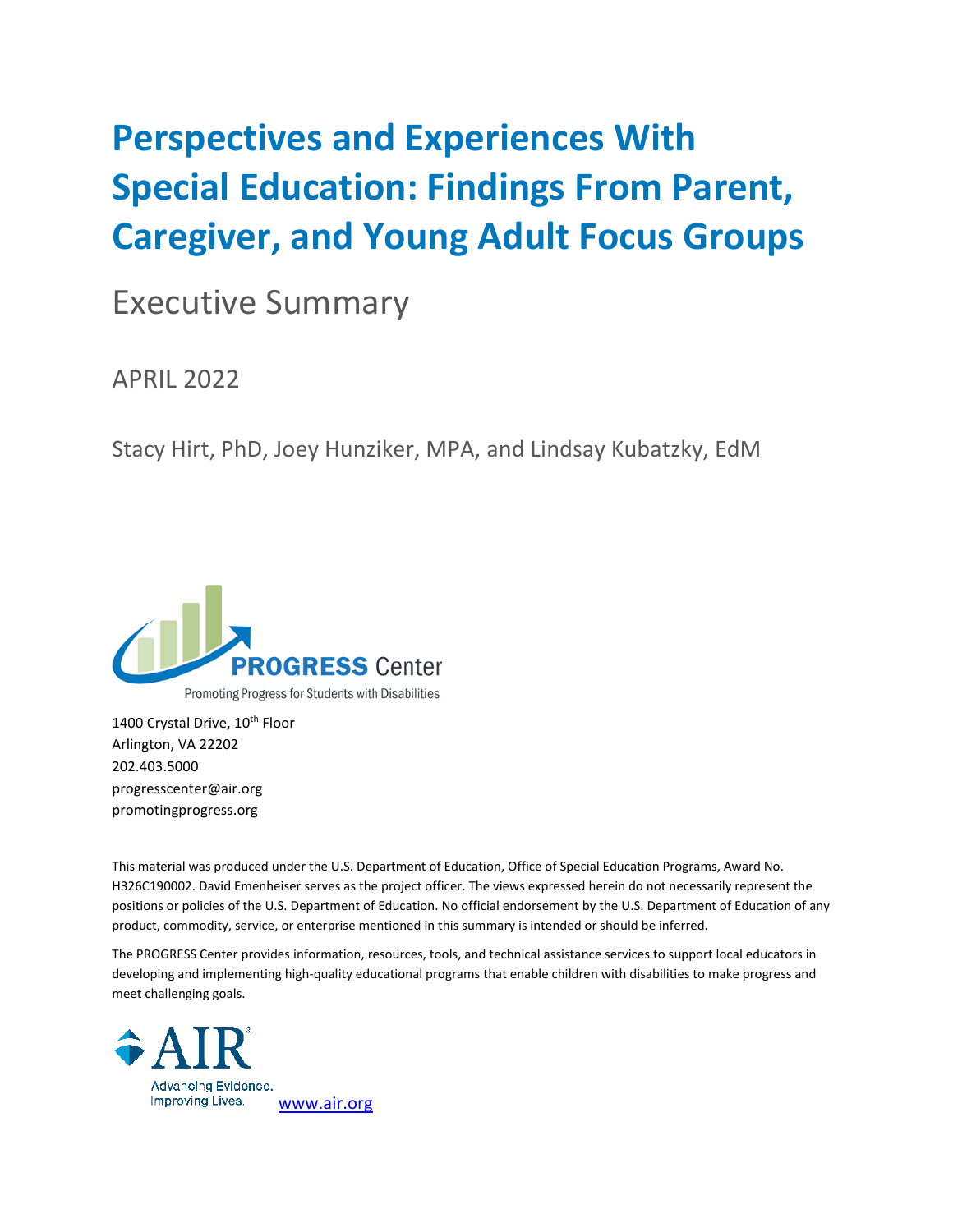### **Executive Summary**

In 2021, the [PROGRESS Center,](https://promotingprogress.org/) the [National Center for Learning Disabilities,](https://www.ncld.org/) and the [SPAN Parent](https://spanadvocacy.org/)  [Advocacy Network](https://spanadvocacy.org/) administered surveys and conducted focus groups with parents and caregivers of students and with young adults who received special education services and supports for an identified disability within the past 5 years. The team investigated parent and young adult perspectives about developing and implementing their individualized education programs (IEPs), the extent to which having an IEP contributed to high school and post-high school success, and to what extent the quality of services supported educational goals.

The survey and focus groups concentrated on the IEP process, including how schools developed, monitored, and implemented IEPs. The following key findings emerged. Findings may be used to inform educational stakeholders supporting students with disabilities.

### **Parent and Caregiver Survey Findings**

Eight parent and caregiver survey questions addressed parent and caregivers' perspectives in developing and implementing IEPs, the extent to which having an IEP contributed to high school and post-high school success, and to what extent the quality of services supported educational goals. The team conducted focus groups with 35 parents, representing 16 states and whom had students receiving services under 9 disability categories. The findings and supporting quotes in the subsequent section are all from parents and/or caregivers with children who were engaged in the special education process in their school.

• Less than half of parents and caregivers surveyed thought their child had been successful in school (i.e., 48% agreed or strongly agreed). Some parents defined success as their child making **academic progress toward goals**, and other parents defined success as the school and education system at large recognizing the strength of their child while holding **high expectations** for them.

*"Special Education isn't meant to be a lifelong sentence. It is support services to build and improve skill deficits. Students should exit special education; special education is too focused on being compliant for procedures versus providing FAPE [free appropriate public education]."*

• Less than half (43%) of parents and caregivers found the academic, behavioral, and socialemotional supports their child received facilitated school success. Further, some parents noted **the support their child received did not match the child's disability and/or academic needs** and that many accommodations were provided based on what was available and not what was developmentally appropriate.

*"I would agree that the school does not understand his disability and does not have appropriate methodologies to meet his needs."*

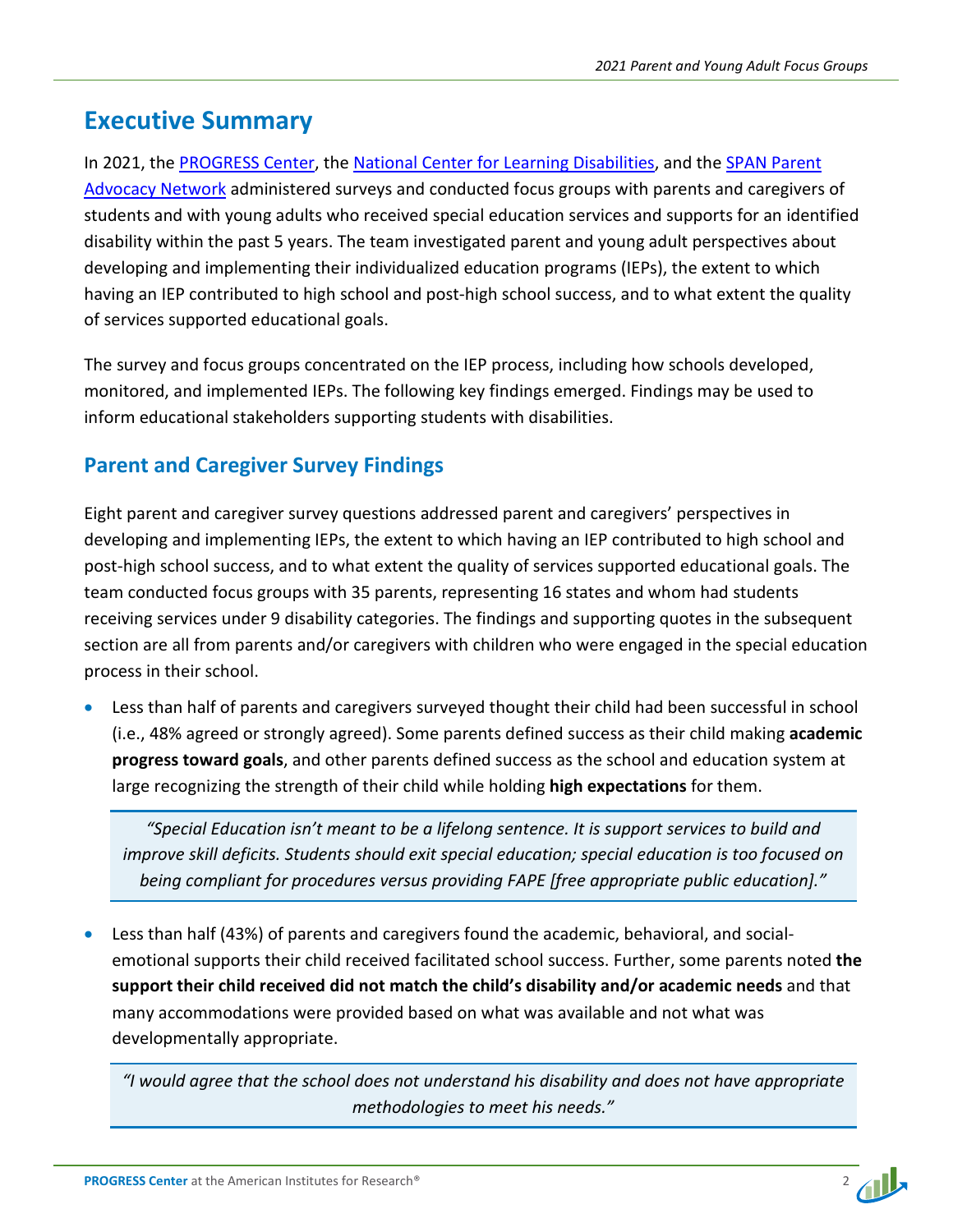• The majority (78%) of parents and caregivers reported their child felt **included in their education**. Yet despite responding positively to the survey for this question, several parents indicated their child often felt excluded from the academic portion of school. Some parents shared their child felt singled out or different because of their disability.

*"The classroom isn't differentiated—he feels singled out receiving support in his room and having to go to the 'LC' for study hall time."*

*"I would say if they are sport/activity based, he feels included. If it requires any academic knowledge, he would shy away and choose not to participate."* 

*"I also feel that the school does a good job at providing all students lots of opportunities to explore areas of interest and get involved in projects, clubs, activities from a social perspective."*

• While some noted mixed experiences, the majority (63%) of parents and caregivers felt **included in the school community** (e.g., parent teacher association events, back-to-school night).

*"I have felt my schools did a good job with parent engagement. I led our special education parent advisory committee for years, served a term on the school board, and participated on various stakeholder committees. These were roles focused on input and decision-making. The school also did a good job in providing more social activities."* 

• The majority (63%) of parents and caregivers felt **meaningfully involved** in the development of their child's IEP, describing opportunities to ask questions and offer suggestions as the IEP team discussed goals, supports, and student needs. However, some parents noted difficulty getting accurate information about special education, placement decisions, and their student's progress.

*"I received test scores twice per year as per the testing requirements, each quarter for the IEP report card, and then monthly with attached data charts to support info in the written narrative."*

*"We never were informed what an IEP was. [My child] was removed from advanced classes because they came up with excuses for him not to be allowed in the advanced classes."*

*"I was consulted in goal-writing, but they were challenging discussions. I often felt I was educating team members about evidence-based practices and expectations in the area of reading."*

• Less than 34% of respondents shared they **regularly received data** about their child's progress toward IEP goals. Many parents indicated a lack of utility and confusion about what the data communicated about their child's progress. Some parents found that, after they advocated for more communication, the progress report communication improved.

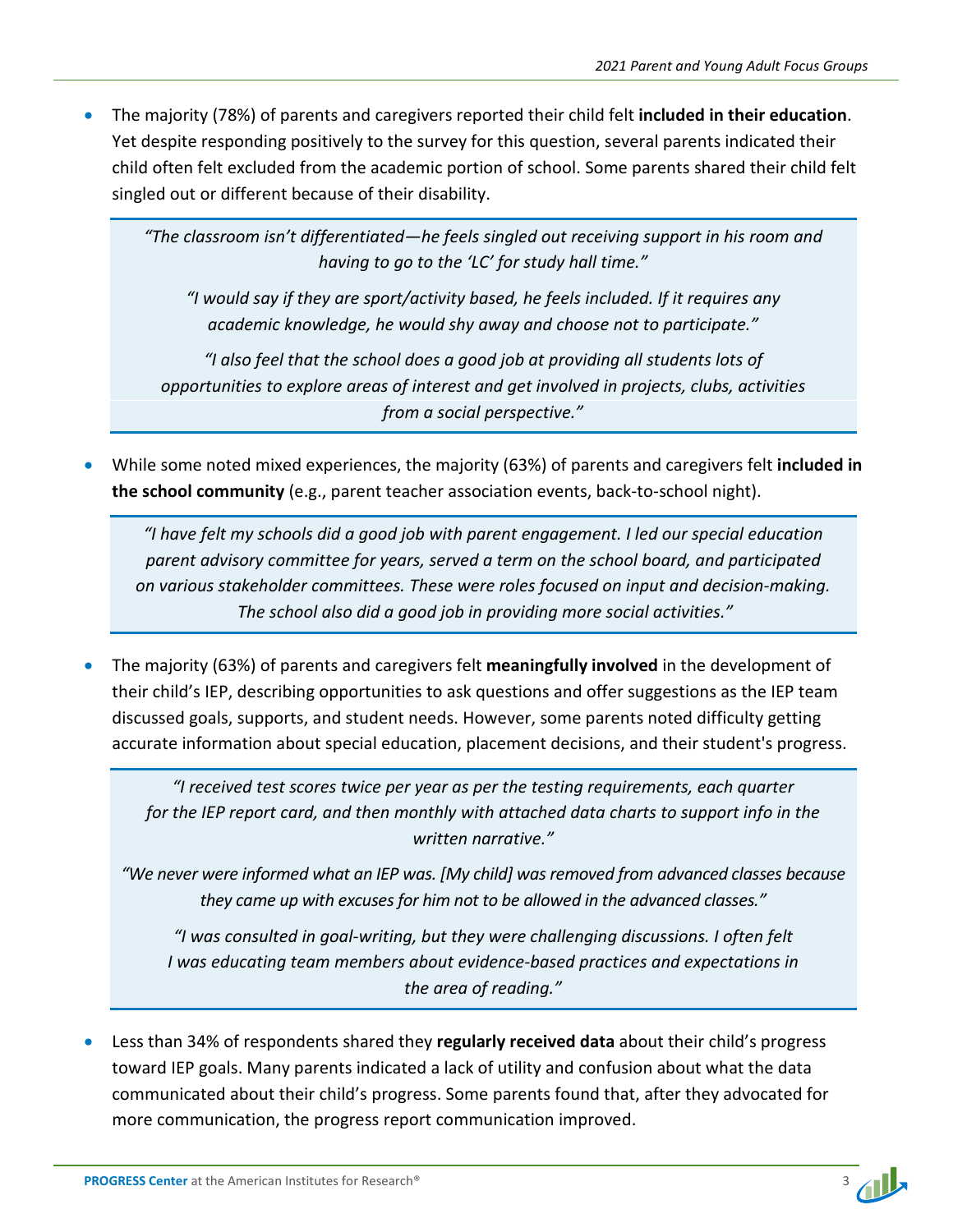*"Progress monitoring was lacking, and it was often anecdotal or observational." "COVID has slammed the school doors shut [on us], even for IEP meetings."*

• **Less than 29%** of parents and caregivers thought their child received a **high-quality transition plan**.

*"[It] doesn't seem like the success of students with disabilities is a priority [in my district]. Parents here in my district are often pressured to designate 'non-diploma' track and transition plans for students with IEPs. [Transition plans] look totally different than typical learners."*

• Parents and caregivers who reported the educational programming met their child's needs also recommended **early identification and interventions**, disability knowledge, evidenced-based practices, and parent and caregiver advocacy.

*"Early intervention is key."*

*"Overall, in regard to special education services, teachers and administrators need more training and knowledge on disabilities, assessment, intervention and special education law in general."*

*"It would be helpful if teachers were trained in things like dyslexia."*

#### **Young Adult Survey Findings**

In addition to our conversation with parents and caregivers, the team spoke with 21 young adults, representing 16 states. These students all received special education services across a range of 10 disability categories. The findings and supporting quotes in the subsequent section are all from young adults with children who were engaged in the special education process in their school.

Seven young adult survey questions addressed young adult perspectives in developing and implementing IEPs, the extent to which having an IEP contributed to high school and post-high school success, and to what extent the quality of services supported educational goals.

• While the majority of young adults (67%) expressed that their teachers, principals, and other staff had **high expectations** for their educational programming, some young adults noted a mixed response of high and low expectations.

*"I would say teachers and school had frustratingly both high and low expectations of me in different contexts."*

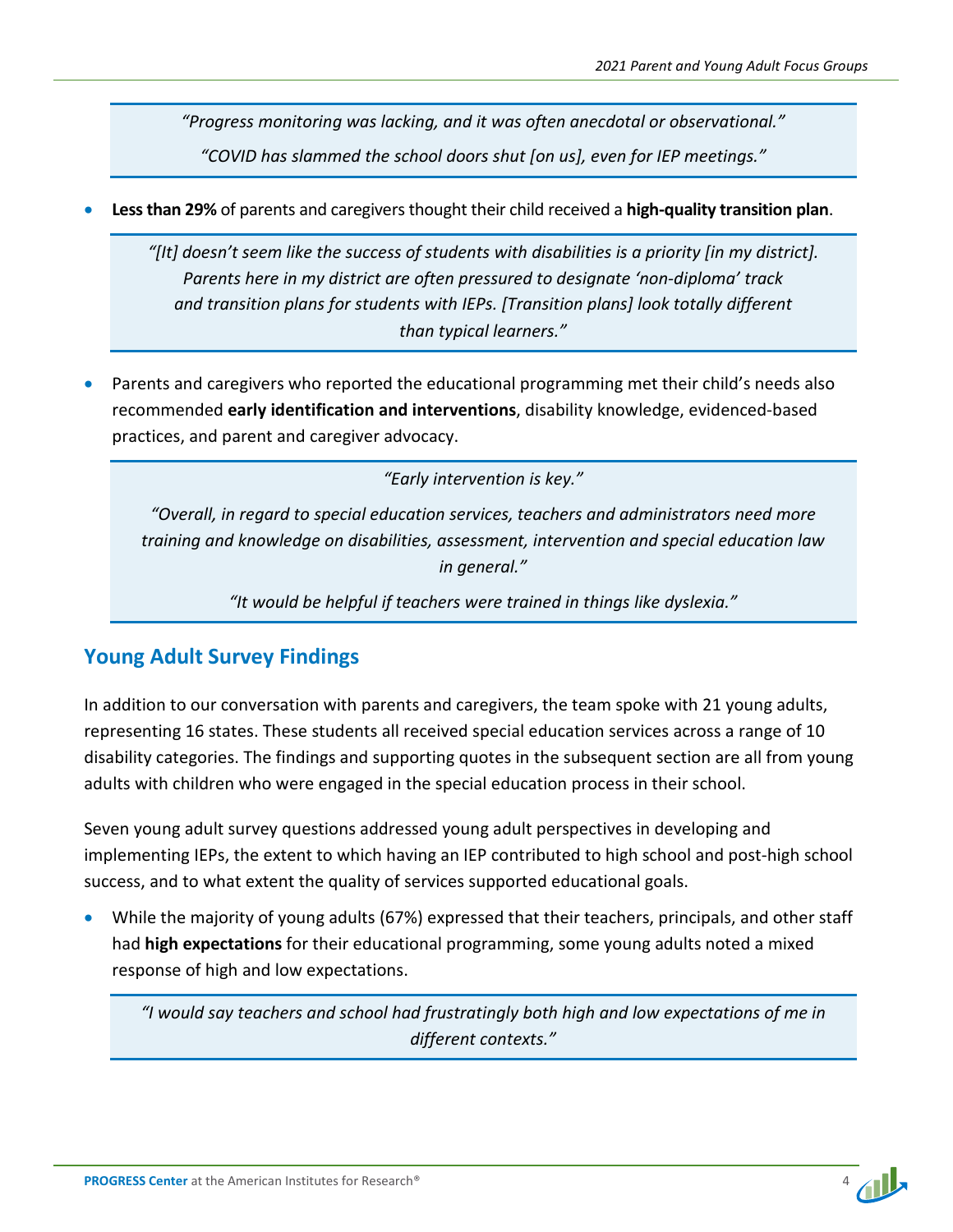• The majority of young adults (81%) indicated their teachers helped them **reach their educational goals**, however some indicated they questioned their educators buy-in and/or interest in understanding their unique goals.

*"[My goals] were written in my IEP, but I think they could have taken an interest in what my goals were."*

• Fifty-five percent of young adults thought the IEP team **considered student input** when developing students' IEPs. Just under half of young adults (45%) disagreed, stating IEP members considered their parents' input but often **excluded students from the IEP development**.

*"My mom was my spokesperson, but I attended my IEP meetings starting in late middle school. The dialogue we had about my IEP was less what do you really want and more of is this acceptable, and we negotiated."*

*"[The school team] always talks to the parents, not to us. Ask me too. Ask the students."*

• Most young adults (88%) believed that having an IEP and the supports provided through the IEP were important to their success in school.

*"Extra time was really the most important for me (I always used all of my extra time), and distraction-reduced environment to test in. Not having to use a scantron was helpful, as well as being allowed to walk out and take a break when I needed to."*

• The majority of young adults (85%) felt included in their general and special education classrooms. Students who disagreed shared they were often pulled out during lunch, recess, and electives to receive specialized support. These students, separated from their general education peers, thought **the IEP was punitive**.

*"There was a special ed teacher in addition to the main teacher in the general classroom who gave me extra support while not making me feel completely separated from my friends and classmates."*

*"In 4th grade, I was told I couldn't play at recess until I passed my multiplication facts, and I still don't have them all down."*

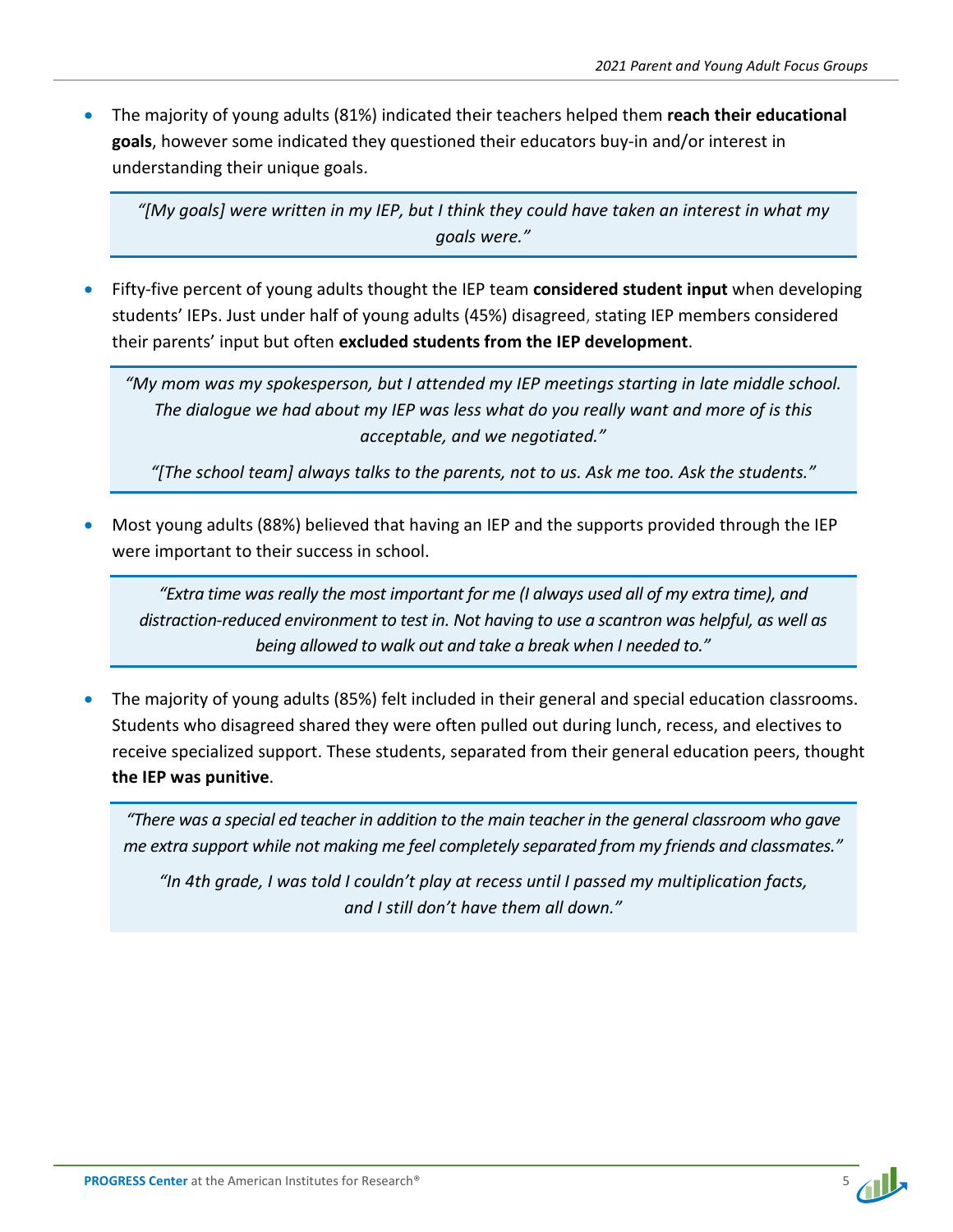*"When I was in elementary school, I felt less included because I was pulled out for Resource Room and would miss much of what was happening. It got better as I was more mainstreamed, but I was still excluded from things such as AP [Advanced Placement] classes and discouraged from participating in some other activities. I felt fairly included because I had accommodations solely in general education classrooms. However, I was less available for extracurricular activities and lunch breaks in elementary school because I had to work longer on my assignments, homework, and relearning class material due to my slow processing speed and my auditory integration deficit."*

• Students want to be included in the development and implementation decisions of their IEPs.

*"[The school team] didn't understand my multiple disabilities, so how could they develop and IEP for my disabilities? It's like giving a pair of glasses to a blind person."*

Other young adult responses:

*"[We need to] help train teachers to find and help those with problems."*

*"I think teachers and school systems need to be better trained to identify students with disabilities. Advocating for a diagnosis and accommodations tends to fall on parents and students far too much in K–12 settings."*

#### **Recommendations and Resources**

Qualitative data analysis revealed eight overarching recommendations, which address both parent and young adult survey findings and responses.

*Recommendation 1: Involve families and students in the IEP process*. Parents, caregivers, and young adults want to be more involved in the development and implementation of students' IEPs. Parents, caregivers, and young adults valued their roles in the IEP process. Districts should ensure meaningful participation of roles and responsibilities of all stakeholders on an IEP team.

- RESOURCE: PROGRESS Center Self-Paced Learning Module "The IEP Team: Who's Who and Other Considerations" [\(https://promotingprogress.org/training/iep-team-whos-who-and-other](https://promotingprogress.org/training/iep-team-whos-who-and-other-considerations)[considerations\)](https://promotingprogress.org/training/iep-team-whos-who-and-other-considerations)
- RESOURCE: Wisconsin Family Assistance Center for Education, Training & Support (WI FACETS) User Guide [\(https://promotingprogress.org/resources/serving-groups-make-decisions-guide-families\)](https://promotingprogress.org/resources/serving-groups-make-decisions-guide-families)
- RESOURCE: Early Childhood Advisory Council (ECAC) Student-Led IEPs Webinar [\(https://promotingprogress.org/resources/student-led-ieps\)](https://promotingprogress.org/resources/student-led-ieps)

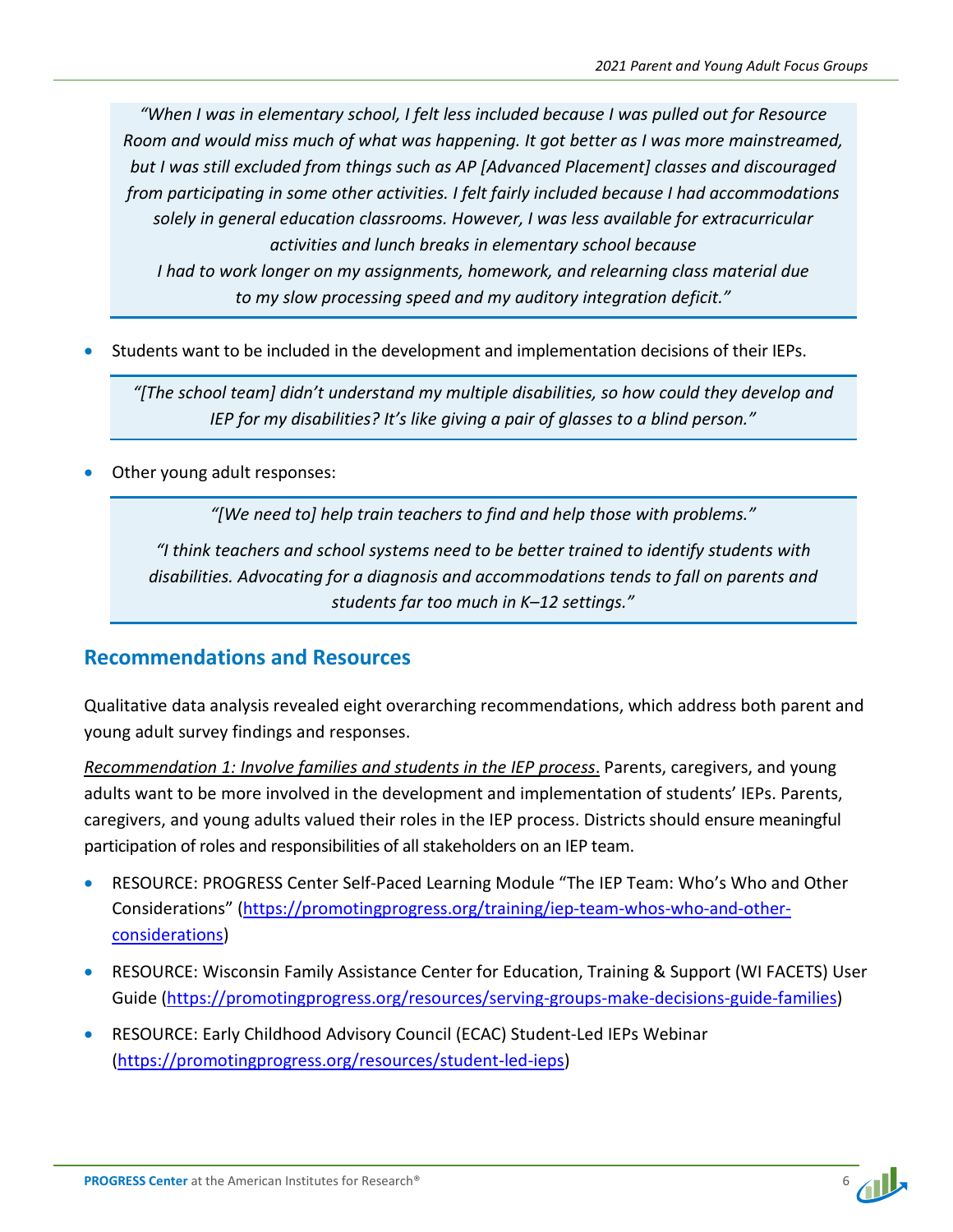*Recommendation 2: Intervene early.* Parents, caregivers, and young adults noted that early evaluation and early intervention were a key aspect of student success. Young adults noted that early disability identification and intervention were critical components for their success.

- RESOURCE: National Center on Intensive Intervention Website [\(https://promotingprogress.org/training/introduction-intensive-intervention\)](https://promotingprogress.org/training/introduction-intensive-intervention)
- RESOURCE: PROGRESS Center "Reviewing and Intensifying Instruction Practice Brief" [\(https://promotingprogress.org/resources/intensifying-instruction-brief\)](https://promotingprogress.org/resources/intensifying-instruction-brief)

*Recommendation 3: Communicate and collaborate often.* Parents, caregivers, and young adults want to actively collaborate in the development and implementation of students' educational programming. Schools and districts should support IEP teams, parents and caregivers, and students with disabilities by communicating often to share information about student progress and promote opportunities for engagement, problem solving, collaboration, and advocacy. School staff should proactively seek input from parents and students to help ensure they are valued, coequal members of the IEP team.

- RESOURCE: Center for Appropriate Dispute Resolution in Special Education (CADRE) "Inclusive Listening: Building Understanding, Supporting Understanding" Webinar [\(https://promotingprogress.org/resources/inclusive-listening-building-understanding-supporting](https://promotingprogress.org/resources/inclusive-listening-building-understanding-supporting-collaboration)[collaboration\)](https://promotingprogress.org/resources/inclusive-listening-building-understanding-supporting-collaboration)
- RESOURCE: CADRE *Engaging Parents in Productive Partnerships* User Guide [\(https://promotingprogress.org/resources/engaging-parents-productive-partnerships\)](https://promotingprogress.org/resources/engaging-parents-productive-partnerships)
- RESOURCE: National Dissemination Center for Children with Disabilities *Steps to Success: Communicating with Your Child's School* User Guide [\(https://promotingprogress.org/resources/steps](https://promotingprogress.org/resources/steps-success-communicating-your-childs-school)[success-communicating-your-childs-school\)](https://promotingprogress.org/resources/steps-success-communicating-your-childs-school)

*Recommendation 4: Build on strengths.* Young adults valued customized and individualized educational programming and accommodations that were tailored to their needs and built on their strengths. Districts should set ambitious expectations for students across general and special education settings.

- RESOURCE: PROGRESS Center *IEP Tip Sheet Series* [\(https://promotingprogress.org/resources/iep](https://promotingprogress.org/resources/iep-tip-sheet-series)[tip-sheet-series\)](https://promotingprogress.org/resources/iep-tip-sheet-series)
- RESOURCE: TIES Center *Planning for Instruction both at School and Distance Learning: The 5C Process* User Guide [\(https://promotingprogress.org/resources/planning-instruction-both-school](https://promotingprogress.org/resources/planning-instruction-both-school-and-distance-learning-5c-process)[and-distance-learning-5c-process\)](https://promotingprogress.org/resources/planning-instruction-both-school-and-distance-learning-5c-process)

*Recommendation 5: Match accommodations.* Parents, caregivers, and young adults noted the need for appropriate accommodations driven by student data and effectiveness, not just what is available or what schools are willing to provide. Districts should support the development and implementation of

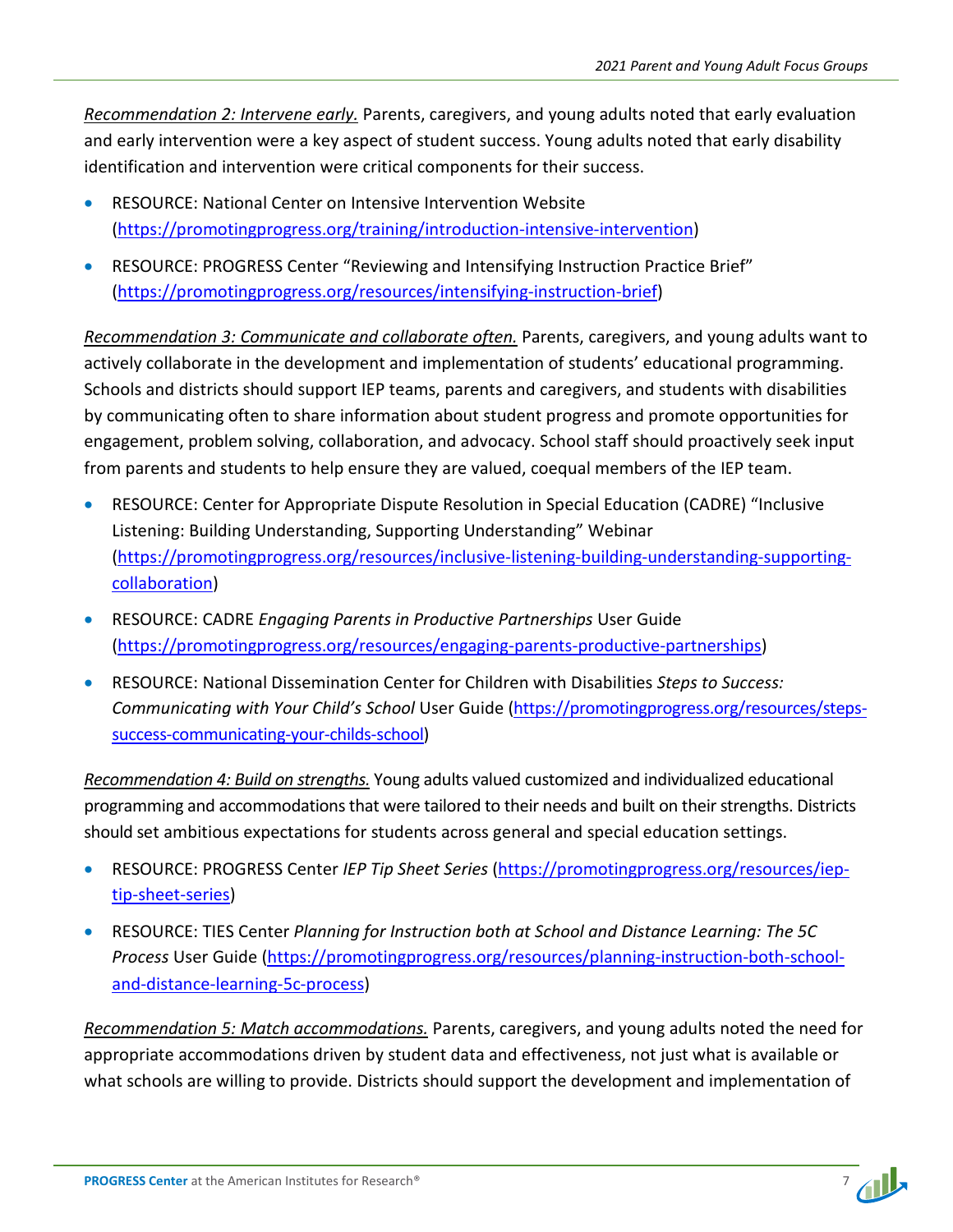high-quality educational programming by revisiting modification and accommodation supports to ensure they match students' individual support needs.

- RESOURCE: PROGRESS Center Webinar: "Strategies for Setting High-Quality Academic Individualized Education Program Goals" [\(https://promotingprogress.org/resources/webinar](https://promotingprogress.org/resources/webinar-strategies-setting-high-quality-academic-IEP-goals)[strategies-setting-high-quality-academic-IEP-goals\)](https://promotingprogress.org/resources/webinar-strategies-setting-high-quality-academic-IEP-goals)
- RESOURCE: PROGRESS Center Webinar: "Strategies for Setting Data-Driven Behavioral Individualized Education Program Goals" [\(https://promotingprogress.org/resources/webinar](https://promotingprogress.org/resources/webinar-strategies-setting-data-driven-behavioral-IEP-goals)[strategies-setting-data-driven-behavioral-IEP-goals\)](https://promotingprogress.org/resources/webinar-strategies-setting-data-driven-behavioral-IEP-goals)
- RESOURCE: PROGRESS Center *IEP Tip Sheet: What are Supplementary Aids & Services* [\(https://promotingprogress.org/sites/default/files/2021-05/SuppAidsServ\\_IEP\\_Tips.pdf\)](https://promotingprogress.org/sites/default/files/2021-05/SuppAidsServ_IEP_Tips.pdf)

*Recommendation 6: Provide inclusive opportunities.* Parents, caregivers, and young adults want inclusive opportunities to engage with peers. Districts should provide individualized and appropriate inclusive educational programming for students with disabilities and include students with disabilities in academic and nonacademic activities.

- RESOURCE: TIES Center, *Instructional Practices for Students with the Most Significant Disabilities in Inclusive Settings: A Review of the Literature* (TIES Center Report #104) [\(https://promotingprogress.org/resources/instructional-practices-students-most-significant](https://promotingprogress.org/resources/instructional-practices-students-most-significant-disabilities-inclusive-settings-review)[disabilities-inclusive-settings-review\)](https://promotingprogress.org/resources/instructional-practices-students-most-significant-disabilities-inclusive-settings-review)
- RESOURCE: Council of Chief State School Officers, *Supporting Inclusive Schools for the Success of Each Child: A Guide for States on Principal Leadership* [\(https://promotingprogress.org/resources/supporting-inclusive-schools-success-each-child-guide](https://promotingprogress.org/resources/supporting-inclusive-schools-success-each-child-guide-states-principal-leadership)[states-principal-leadership\)](https://promotingprogress.org/resources/supporting-inclusive-schools-success-each-child-guide-states-principal-leadership)

*Recommendation 7: Support transition needs.* Parents, caregivers, and young adults highlighted the lack of transition supports (i.e., postsecondary employment and education and training goals). Districts should build young adult capacity in the areas of student advocacy, self-determination skills, disability rights, and accommodation needs for high school and post–high school transition success.

- RESOURCE: National Technical Assistance Center on Transition (NTACT), *Transition Planning Tools* Webpage [\(https://promotingprogress.org/resources/transition-planning-tools\)](https://promotingprogress.org/resources/transition-planning-tools)
- RESOURCE: NTACT, Top Transition Resources for Administrators Fact Sheet [\(https://promotingprogress.org/resources/top-transition-resources-administrators\)](https://promotingprogress.org/resources/top-transition-resources-administrators)
- RESOURCE: IRIS Center, *Secondary Transition: Interagency Collaboration Online* Module [\(https://promotingprogress.org/resources/secondary-transition-interagency-collaboration\)](https://promotingprogress.org/resources/secondary-transition-interagency-collaboration)
- RESOURCE: CADRE, *Your Journey to Self-Determination Series* Online Module [\(https://promotingprogress.org/resources/your-journey-self-determination-series\)](https://promotingprogress.org/resources/your-journey-self-determination-series)

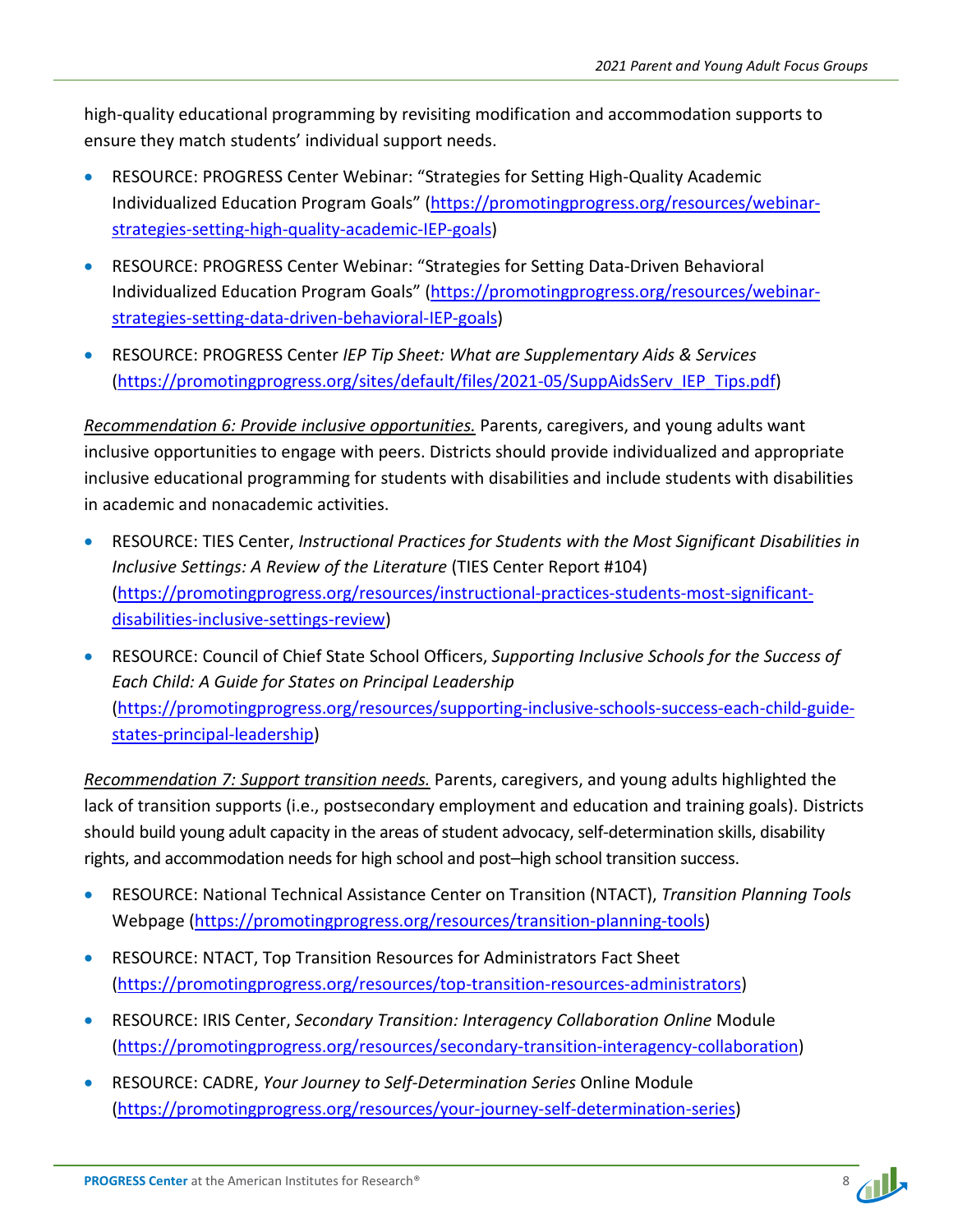*Recommendation 8: Provide professional learning.* Parents, caregivers, and young adults want teachers and support staff to have disability knowledge, evidenced-based practice professional development, and a general understanding of special education law. Districts should refine and expand IEP development and implementation training modules and resources to enhance high-quality educational programming and transition plan needs. In addition, districts should build educational stakeholder capacity to ensure a free appropriate public education for students with disabilities by increasing Individuals with Disabilities Education Act awareness through professional learning opportunities.

- RESOURCE: Individuals with Disabilities Education Act (IDEA) Website [\(https://promotingprogress.org/resources/individuals-disabilities-education-act-website\)](https://promotingprogress.org/resources/individuals-disabilities-education-act-website)
- RESOURCE: PROGRESS Center Online Training Courses [\(https://promotingprogress.org/training\)](https://promotingprogress.org/training)
- RESOURCE: U.S. Department of Education, *Questions and Answers (Q&A) on U.S. Supreme Court Case Decision Endrew F. v. Douglas County School District Re-1* [\(https://promotingprogress.org/resources/Endrew-OSERS-Questions-Answers\)](https://promotingprogress.org/resources/Endrew-OSERS-Questions-Answers)

#### **Other Related Resources**

- **National Center for Learning Disabilities**. This website [\(www.ncld.org\)](http://www.ncld.org/) features learning disability research, policy, and advocacy information.
- **National Center on Intensive Intervention**. This module [\(Intensive Intervention Course Content:](https://nam10.safelinks.protection.outlook.com/?url=https%3A%2F%2Fintensiveintervention.org%2Ftraining%2Fcourse-content%2Fexplicit-instruction&data=04%7C01%7Cshirt%40air.org%7Cd56d82d46af74bc1fd3708d9ea70d45f%7C9ea45dbc7b724abfa77cc770a0a8b962%7C0%7C0%7C637798592583218123%7CUnknown%7CTWFpbGZsb3d8eyJWIjoiMC4wLjAwMDAiLCJQIjoiV2luMzIiLCJBTiI6Ik1haWwiLCJXVCI6Mn0%3D%7C3000&sdata=vxS4o8gJxfiiPyS%2B51YXjaaHMWmt1qP%2Fi9G%2FBf8r1Vo%3D&reserved=0)  [Features of Explicit Instruction\)](https://nam10.safelinks.protection.outlook.com/?url=https%3A%2F%2Fintensiveintervention.org%2Ftraining%2Fcourse-content%2Fexplicit-instruction&data=04%7C01%7Cshirt%40air.org%7Cd56d82d46af74bc1fd3708d9ea70d45f%7C9ea45dbc7b724abfa77cc770a0a8b962%7C0%7C0%7C637798592583218123%7CUnknown%7CTWFpbGZsb3d8eyJWIjoiMC4wLjAwMDAiLCJQIjoiV2luMzIiLCJBTiI6Ik1haWwiLCJXVCI6Mn0%3D%7C3000&sdata=vxS4o8gJxfiiPyS%2B51YXjaaHMWmt1qP%2Fi9G%2FBf8r1Vo%3D&reserved=0) features course content focused on enhancing educators' skills in using explicit instruction.
- **National Technical Assistance Center on Transition: The Collaborative**. This website [\(https://transitionta.org/\)](https://transitionta.org/) provides information, tools, and supports to assist multiple stakeholders in delivering effective services and instruction for secondary students and out-ofschool youth with disabilities.
- **PROGRESS Center**. This website [\(www.promotingPROGRESS.org\)](http://www.promotingprogress.org/) contains information, resources, tools, and technical assistance services to support local educators and leaders of students in kindergarten through transition age in developing and implementing high-quality educational programs that ensure students with disabilities have access to free appropriate public education, which allows students to make progress and meet challenging goals, consistent with the U.S. Supreme Court's decision in Endrew F. v. Douglas County School District (2017).
- **PROGRESS Center Modules**. This webpage [\(Learning Modules Library: PROGRESS Center and the](https://nam10.safelinks.protection.outlook.com/?url=https%3A%2F%2Fcourses-studentprogress.org%2F%3Fredirect%3D0&data=04%7C01%7Cshirt%40air.org%7C0e7acf193a754840f23f08d9e814d303%7C9ea45dbc7b724abfa77cc770a0a8b962%7C0%7C0%7C637795998695255805%7CUnknown%7CTWFpbGZsb3d8eyJWIjoiMC4wLjAwMDAiLCJQIjoiV2luMzIiLCJBTiI6Ik1haWwiLCJXVCI6Mn0%3D%7C3000&sdata=tif%2Bm77ge%2Bv1pn2K0Uwh6a7i5AM9jowzV5JhYnTGpac%3D&reserved=0)  [National Center on Intensive Intervention \[courses-studentprogress.org\]\)](https://nam10.safelinks.protection.outlook.com/?url=https%3A%2F%2Fcourses-studentprogress.org%2F%3Fredirect%3D0&data=04%7C01%7Cshirt%40air.org%7C0e7acf193a754840f23f08d9e814d303%7C9ea45dbc7b724abfa77cc770a0a8b962%7C0%7C0%7C637795998695255805%7CUnknown%7CTWFpbGZsb3d8eyJWIjoiMC4wLjAwMDAiLCJQIjoiV2luMzIiLCJBTiI6Ik1haWwiLCJXVCI6Mn0%3D%7C3000&sdata=tif%2Bm77ge%2Bv1pn2K0Uwh6a7i5AM9jowzV5JhYnTGpac%3D&reserved=0)includes a collection of self-paced learning modules designed to support professional learning of pre-service educators, in-service educators, and administrators.